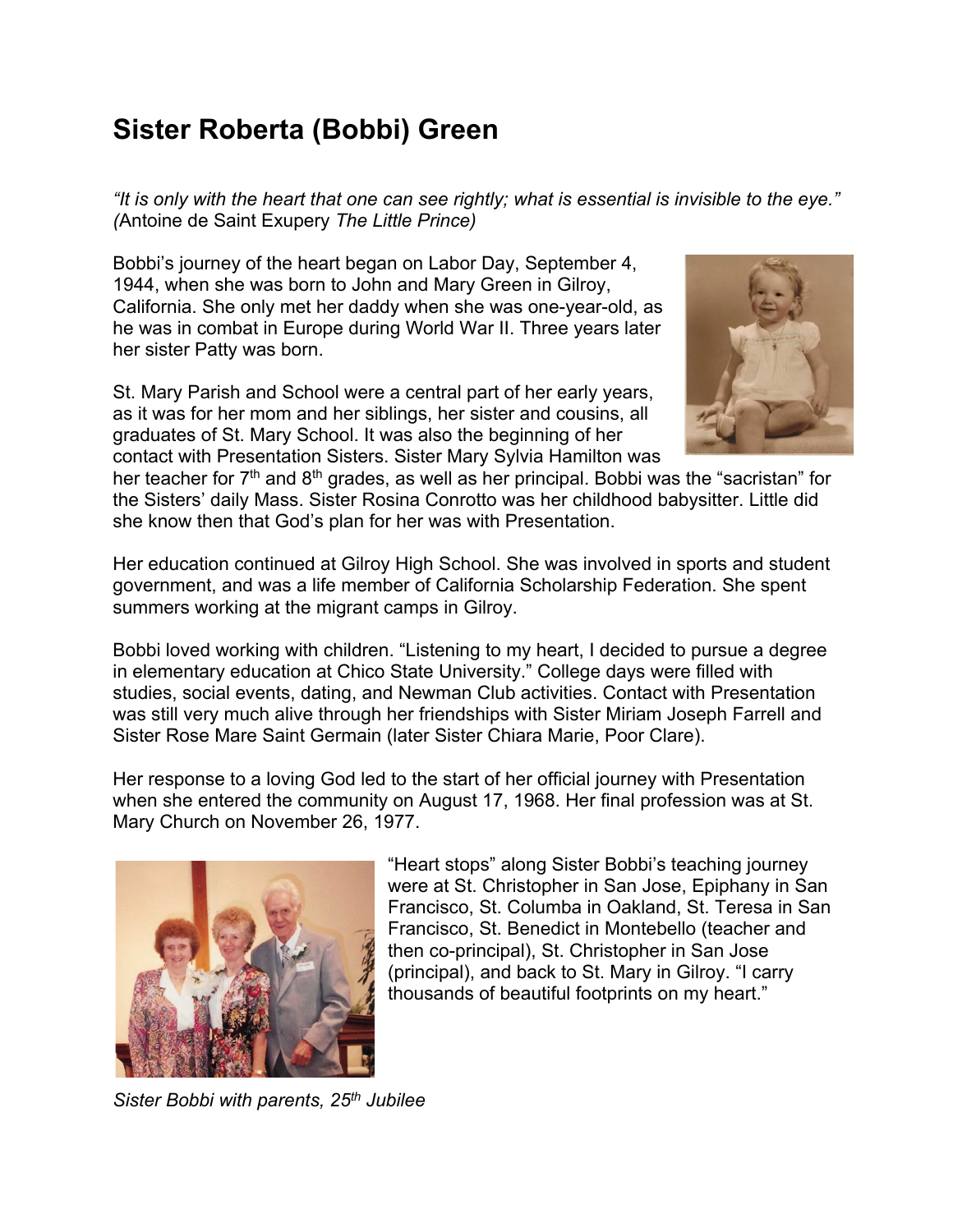Many summers during her St. Benedict years were spent attaining a Reading Specialist Certificate at Holy Names College in Oakland. "This enabled me to offer students various tools useful for their learning process."

An important element of Sister Bobbi's journey has been her love of music. This began at the age of two, when she would sing with her grandmother as she played the piano. While at Chico State, she taught herself how to play the guitar. Jaime (her red guitar) has been her heart-companion since 1968! She continues to compose music, play, and sing at school, church and community gatherings.

Other significant interests include being a diehard fan of the San Francisco 49ers and the San Francisco Giants. She enjoys country music, doing latch hook rugs, reading, and traveling. Time with family and friends is precious to her. Native American spirituality is also close to her heart.



Although she has just recently retired from official teaching, she still enjoys teaching the little children. She volunteers with the First Grade at St. Mary School in Gilroy. She personally began her education there at St. Mary's, and she continues to bless the children with her teaching, the sharing of her faith, her "Gospel according to Sister Bobbi," and music and singing with her companion Jaime. Sister Bobbi says of her teaching the young children, "They are my little mystics. They constantly challenge me to be childlike, open, trusting, prayerful, honest and loving."



Music, teaching, St. Mary's, and her Presentation Community have been significant parts of her journey from childhood days up until now. Sister Bobbi shares, "I am truly blessed with my Presentation community. Each step of the journey has been Godfilled and Spirit-gifted. I pray that I continue to grow in prayer, in gratitude and in love. May I always remember to live: 'What is truly essential is seen with the heart.'"

## **Ministries:**

| $1968 - 1969$ | Teacher, St. Christopher School, San Jose |
|---------------|-------------------------------------------|
| $1970 - 1971$ | Teacher, Epiphany School, San Francisco   |
| $1971 - 1973$ | Teacher, St. Columba School, Oakland      |
| $1973 - 1974$ | Teacher, St. Teresa School, San Francisco |